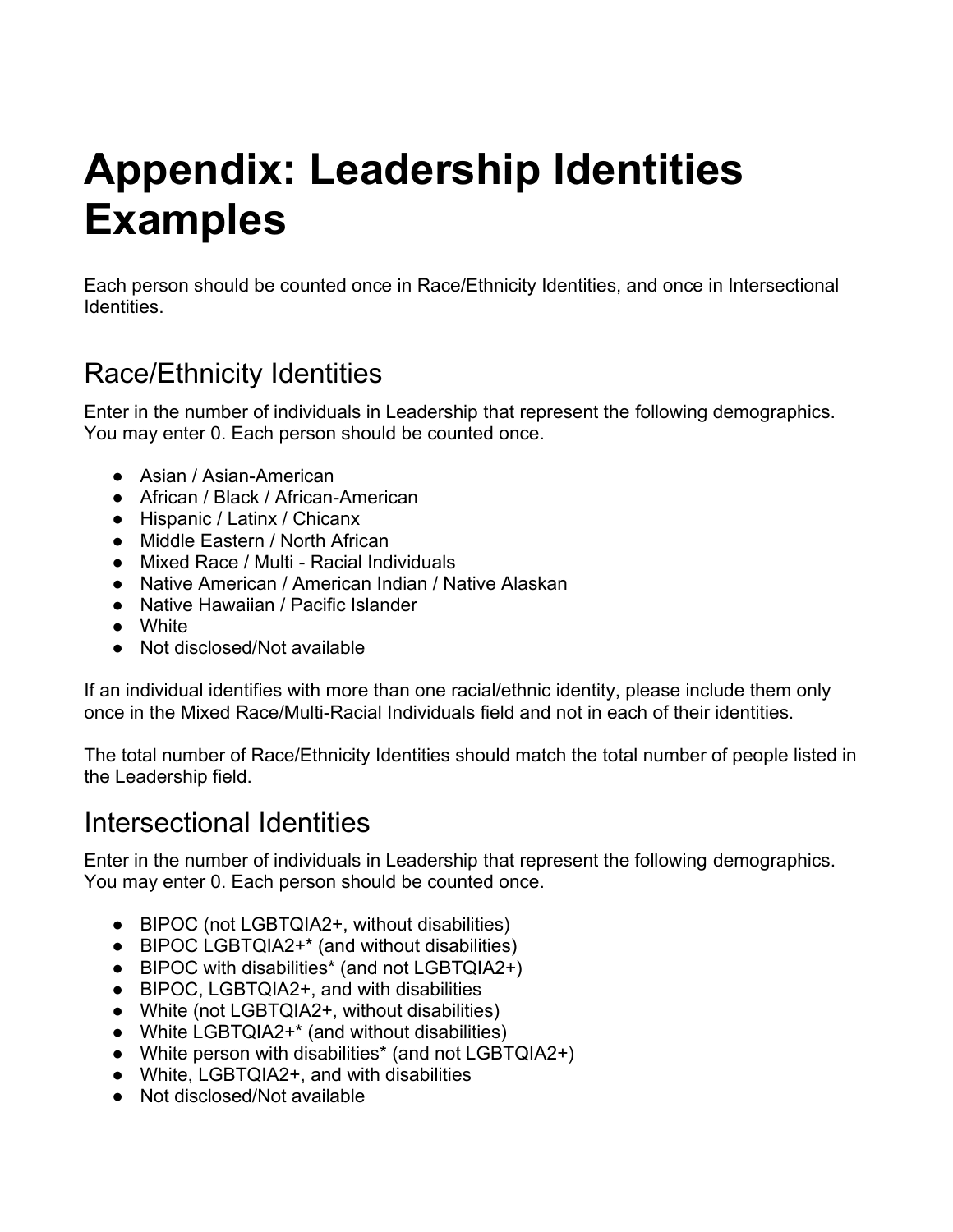The total number of Intersectional Identities should match the number of people listed in the Leadership field.

## Example 1:

| <b>Application Field</b> | <b>Race/Ethnicity Identities</b>                   |
|--------------------------|----------------------------------------------------|
| $\overline{0}$           | Asian / Asian-American                             |
| $\overline{0}$           | African / Black / African-American                 |
| $\overline{2}$           | Hispanic / Latinx / Chicanx                        |
| $\overline{0}$           | Middle Eastern / North African                     |
| 1                        | Mixed Race / Multi - Racial Individuals            |
| $\overline{0}$           | Native American / American Indian / Native Alaskan |
| $\overline{0}$           | Native Hawaiian / Pacific Islander                 |
| $\overline{2}$           | White                                              |
| $\overline{0}$           | <b>Not Disclosed/Not Available</b>                 |
| 5                        | <b>Total Leaders</b>                               |

| <b>Application Field</b> | <b>Intersectional Identities</b>                    |
|--------------------------|-----------------------------------------------------|
|                          | BIPOC (not LGBTQIA2+, without disabilities)         |
| $\overline{0}$           | BIPOC LGBTQIA2+* (and without disabilities)         |
| $\overline{0}$           | BIPOC with disabilities* (and not LGBTQIA2+)        |
| $\overline{0}$           | BIPOC, LGBTQIA2+, and with disabilities             |
|                          | White (not LGBTQIA2+, without disabilities)         |
| $\overline{0}$           | White LGBTQIA2+* (and without disabilities)         |
| $\overline{0}$           | White Person with disabilities* (and not LGBTQIA2+) |
|                          | White, LGBTQIA2+, and with disabilities             |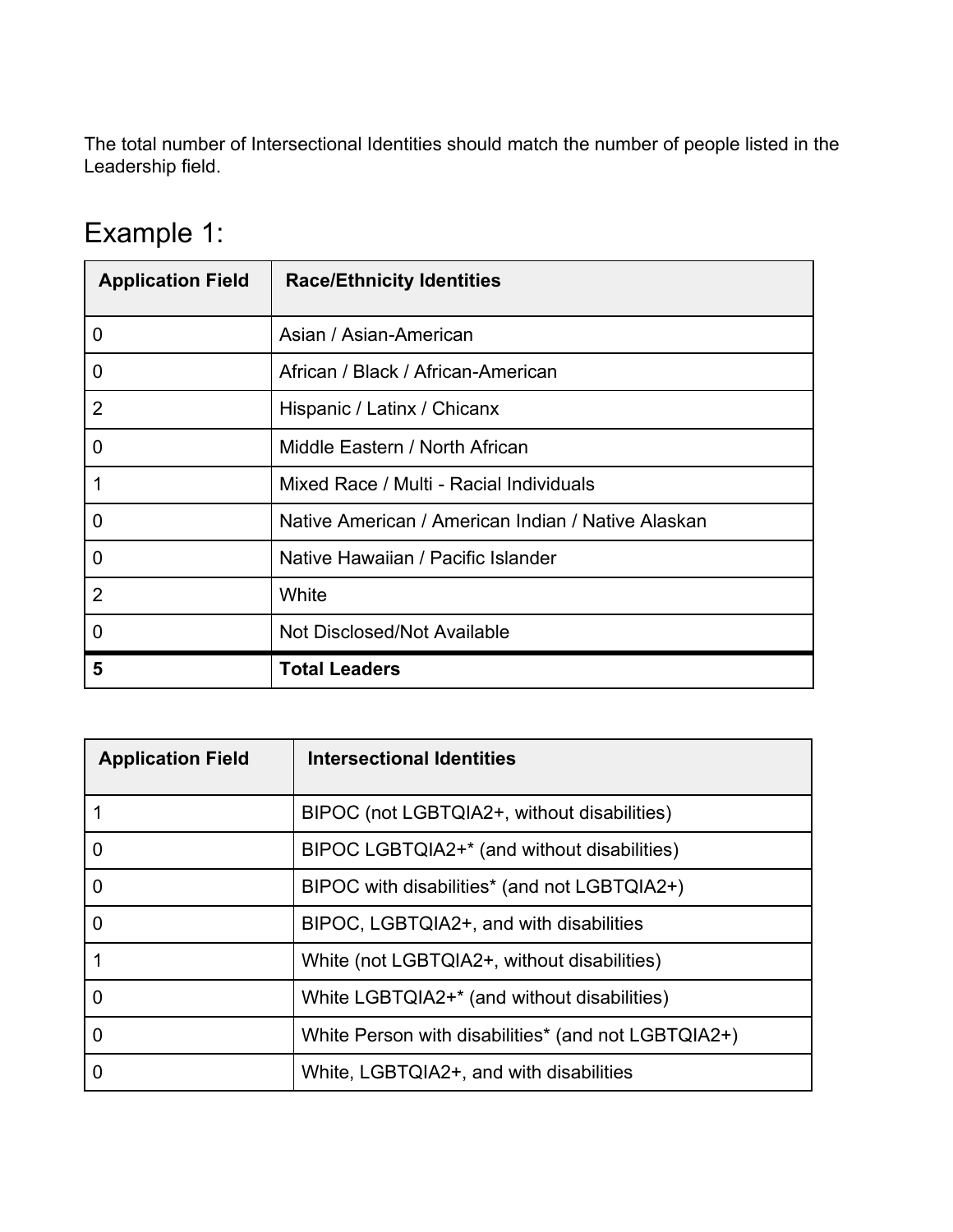| <b>Application Field</b> | Intersectional Identities   |
|--------------------------|-----------------------------|
| ാ                        | Not Disclosed/Not Available |
| -5                       | <b>Total Leaders</b>        |

# Example 2:

| <b>Application Field</b> | <b>Race/Ethnicity Identities</b>                   |
|--------------------------|----------------------------------------------------|
| $\overline{0}$           | Asian / Asian-American                             |
| $\overline{0}$           | African / Black / African-American                 |
| $\overline{0}$           | Hispanic / Latinx / Chicanx                        |
| $\overline{1}$           | Middle Eastern / North African                     |
| $\overline{0}$           | Mixed Race / Multi - Racial Individuals            |
| $\overline{0}$           | Native American / American Indian / Native Alaskan |
| $\mathbf 0$              | Native Hawaiian / Pacific Islander                 |
| $\overline{2}$           | White                                              |
| 1                        | Not Disclosed/Not Available                        |
| 4                        | <b>Total Leaders</b>                               |

| <b>Application Field</b> | <b>Intersectional Identities</b>             |
|--------------------------|----------------------------------------------|
|                          | BIPOC (not LGBTQIA2+, without disabilities)  |
|                          | BIPOC LGBTQIA2+* (and without disabilities)  |
| 0                        | BIPOC with disabilities* (and not LGBTQIA2+) |
| 0                        | BIPOC, LGBTQIA2+, and with disabilities      |
| 0                        | White (not LGBTQIA2+, without disabilities)  |
|                          | White LGBTQIA2+* (and without disabilities)  |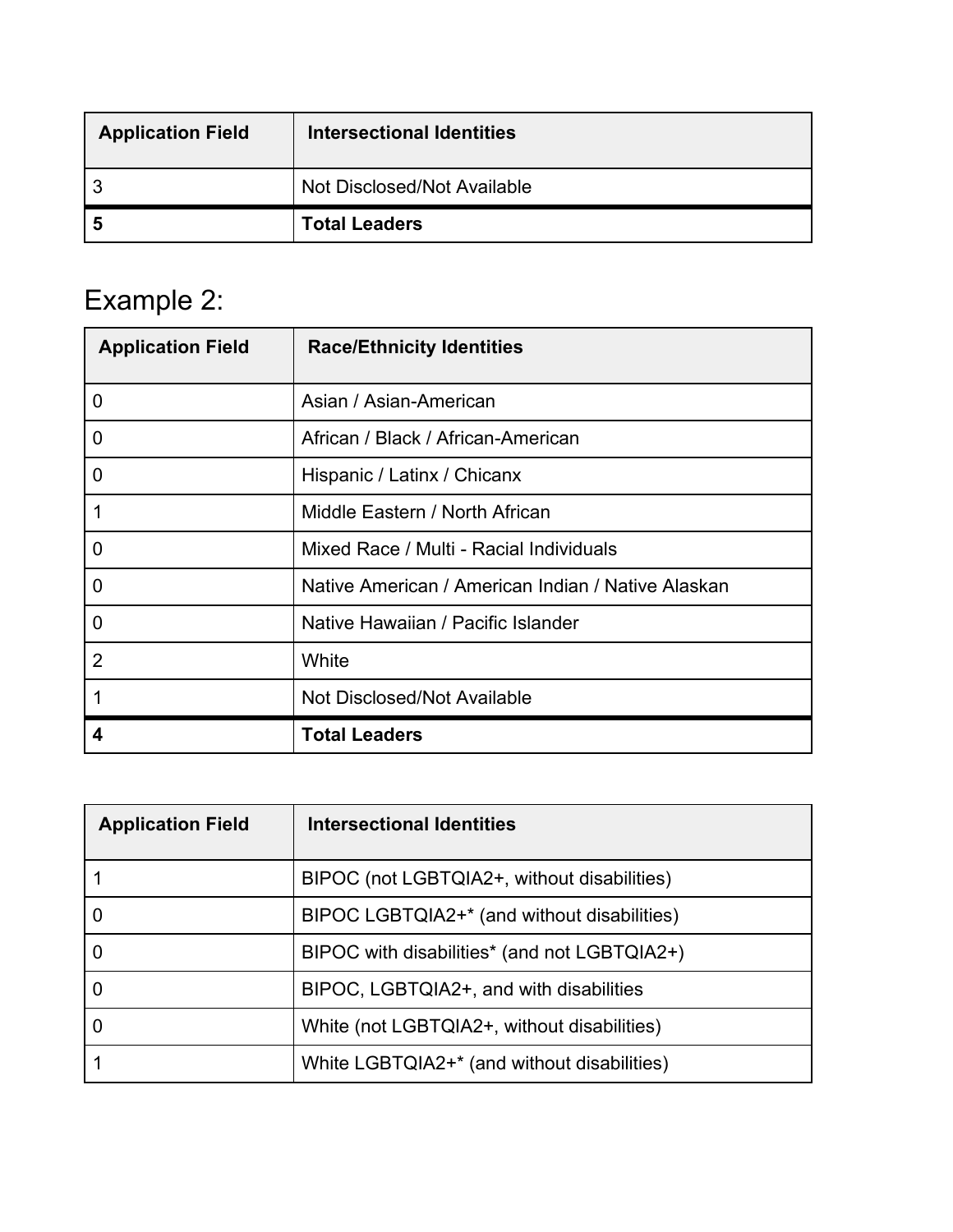| <b>Application Field</b> | Intersectional Identities                           |
|--------------------------|-----------------------------------------------------|
|                          | White Person with disabilities* (and not LGBTQIA2+) |
|                          | White, LGBTQIA2+, and with disabilities             |
|                          | Not Disclosed/Not Available                         |
|                          | <b>Total Leaders</b>                                |

# Example 3:

| <b>Application Field</b> | <b>Race/Ethnicity Identities</b>                   |
|--------------------------|----------------------------------------------------|
| $\overline{0}$           | Asian / Asian-American                             |
| 1                        | African / Black / African-American                 |
| $\mathbf 0$              | Hispanic / Latinx / Chicanx                        |
| $\mathbf 0$              | Middle Eastern / North African                     |
| $\overline{0}$           | Mixed Race / Multi - Racial Individuals            |
| $\overline{0}$           | Native American / American Indian / Native Alaskan |
| $\overline{0}$           | Native Hawaiian / Pacific Islander                 |
| 4                        | White                                              |
| 1                        | Not Disclosed/Not Available                        |
| 6                        | <b>Total Leaders</b>                               |

| <b>Application Field</b> | Intersectional Identities                    |
|--------------------------|----------------------------------------------|
|                          | BIPOC (not LGBTQIA2+, without disabilities)  |
|                          | BIPOC LGBTQIA2+* (and without disabilities)  |
|                          | BIPOC with disabilities* (and not LGBTQIA2+) |